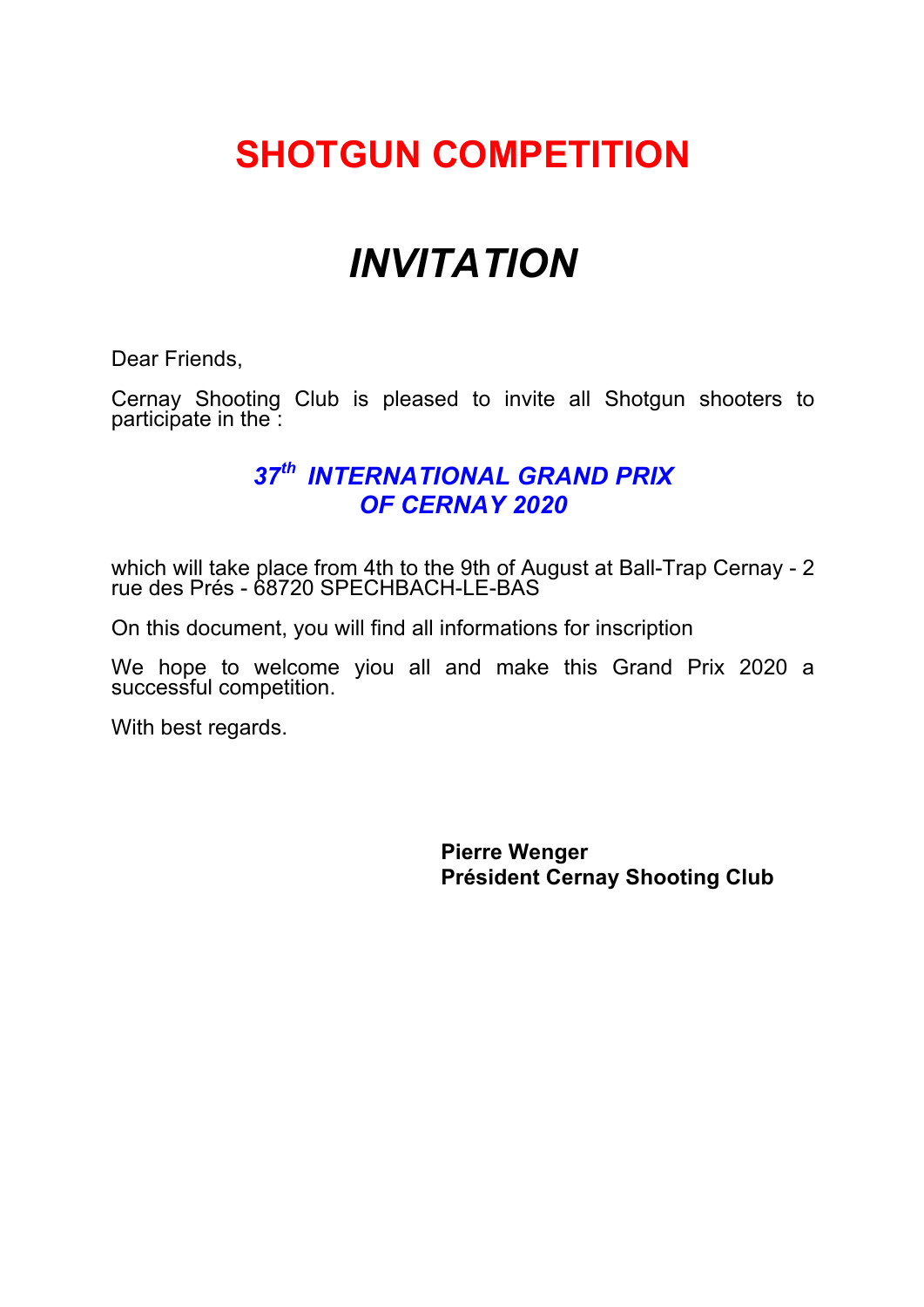# **37th anniversary of the GRAND PRIX of CERNAY**

### **ONE WEEK OF SHOOTING**

### **400 CLAY TARGETS ON 5 SHOTGUN RANGES LAPORTE SYSTEM – LAST GENERATION**

**Monday, August 3rd**

**Training** 

**Tuesday, August 4th Competition 75 Trap** Prize depending on competitors

### **Wednesday, August 5th Competition 75 Trap**

Prize depending on competitors

**Thursday, August 6th**

**Training** 

### **INTERNATIONAL GRANDS PRIX of CERNAY : 250 Clay targets**

**Friday, August 7th - 100 clays - European Grand Prix** 

**Saturday, August 8th - 100 clays - Grand Prix of Alsace**

**Sunday, August 9th - 50 clays - Prix of the Club**

It is possible to only shoot August 4th and 5th, or only for Grands Prix of Cernay August 7th, 8th and 9th.

- **Michel SORDI**, Mayor of Cernay - The **FRENCH SHOOTING FEDERATION WITH THE PARTICIPATION OF - DEPARTMENT AND REGIONAL COUNCILS AND CCM ILLZACH**

**The shooters association of Ball-Trap CERNAY-ALSACE present**

#### **37th INTERNATIONAL GRANDS PRIX OF**

**CERNAY**

**250 clay targets on 5 Shotgun ranges August 7th, 8th and 9th, 2020** 

#### **PRIZE 15 000 €uros**

| 1984 | <b>FRANCHI RENZO</b>  | FR.       | 194/200 | 2002 | <b>FIORANTI DANIELE</b> | IT        | 239/250 |
|------|-----------------------|-----------|---------|------|-------------------------|-----------|---------|
| 1985 | <b>ROSSOTTO</b>       | <b>IT</b> | 193/200 | 2003 | <b>CHAVASSIEUX J-P</b>  | FR.       | 242/250 |
| 1986 | <b>CARREGA MICHEL</b> | FR.       | 191/200 | 2004 | <b>TRONC YVES</b>       | FR.       | 236/250 |
| 1987 | <b>CAPRON</b>         | <b>FR</b> | 189/200 | 2005 | <b>CHAVASSIEUX J-P</b>  | FR.       | 236/250 |
| 1988 | <b>CARREGA MICHEL</b> | <b>FR</b> | 190/200 | 2006 | <b>DINIS FERNANDO</b>   | PP        | 193/200 |
| 1989 | <b>GOTTARDO</b>       | <b>CH</b> | 186/200 | 2007 | <b>BOIVIN HERVE</b>     | FR.       | 236/250 |
| 1990 | <b>TRONC YVES</b>     | <b>FR</b> | 187/200 | 2008 | <b>MOTTET MAXIME</b>    | <b>BE</b> | 237/250 |
| 1991 | <b>CARREGA MICHEL</b> | FR.       | 192/200 | 2009 | <b>DOUMIC JEAN</b>      | FR.       | 236/250 |
| 1992 | <b>MENNESSIER</b>     | FR.       | 188/200 | 2010 | <b>CIELUCH LAURENT</b>  | FR.       | 241/250 |
| 1993 | <b>MENNESSIER</b>     | FR.       | 190/200 | 2011 | <b>MOTTET MAXIME</b>    | <b>BE</b> | 237/250 |
| 1994 | <b>ACETO DANIELO</b>  | <b>IT</b> | 182/200 | 2012 | <b>CIELUCH LAURENT</b>  | FR.       | 241/250 |
| 1995 | <b>FLEURY</b>         | <b>FR</b> | 236/250 | 2013 | <b>VINCENT GILLES</b>   | <b>FR</b> | 237/250 |
| 1996 | <b>ROSSOTTO</b>       | <b>IT</b> | 231/250 | 2014 | <b>CHAVASSIEUX J.P</b>  | FR.       | 243/250 |
| 1997 | <b>BOUVIER XAVIER</b> | <b>CH</b> | 184/200 | 2015 | <b>SOSA LYNDON</b>      | LU        | 239/250 |
| 1998 | <b>HEINISCH RENE</b>  | LU        | 192/200 | 2016 | <b>SAVARY PIERRE</b>    | FR.       | 243/250 |
| 1999 | <b>GERIN GEORGES</b>  | FR.       | 240/250 | 2017 | <b>DESERT ANTONIN</b>   | <b>FR</b> | 239/250 |
| 2000 | <b>CARO DANILO</b>    | <b>CO</b> | 237/250 | 2018 | <b>HERVE BOIVIN</b>     | FR.       | 240/250 |
| 2001 | <b>GERIN GEORGES</b>  | FR.       | 242/250 | 2019 | <b>PEEL IAN</b>         | <b>FR</b> | 239/250 |
|      |                       |           |         | 2020 | $\overline{\mathbf{r}}$ |           |         |

The organizing committee wishes you to have a pleasant stay in CERNAY's shooting range and to get the, results you hoping for !

j **SHOOTING RANGE Tél/Fax +33 3.89.75.52.16 Le Président Pierre WENGER 9a rue de l'Industrie 68700 CERNAY - FRANCE Tél. +33 3.89.25.43.43. www.bt-cernay.fr balltrap.cernay@wanadoo.fr Fax +33 3.89.25.41.24.**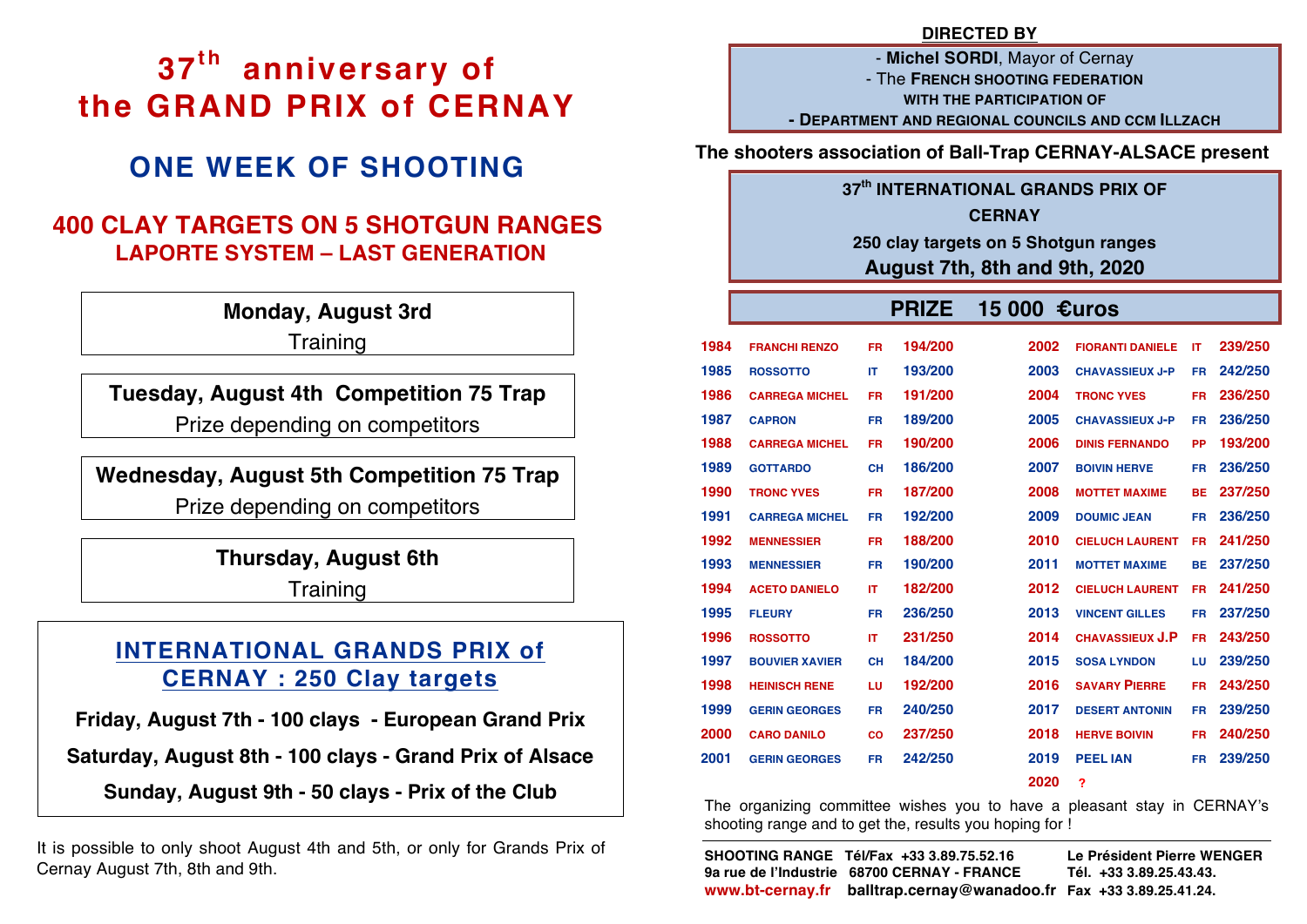#### **EVENTS**

International Open Trap competition

- 250 clay targets on 5 shotgun ranges with **24 grams cartridges**
- Scratch ranking and by classes

- 200 clay targets ranking for team with 3 shooters by nation, french association or french ligue (if only 2 shooters, it is possible to complete with any other shooter).

### **SCHEDULE**<br>Monday, August 3rd

**Tuesday, August 4<sup>th</sup> Competition 75 FO<br>Wednesday, August 5<sup>th</sup> Competition 75 FO Wednesday, August 5<sup>th</sup><br>Thursday, August 6<sup>th</sup>** 

**Monday, August 3rd** Training from 9:30 am to 6:30 pm Training from 9:30 am to 6:30 pm

**COMPETITION Start depending on the crowd (9:00 or 9:30).**<br>**Friday, August 7<sup>th</sup> EUROPEAN GRAND PRIX** - 100 clavs

**Friday, August 7<sup>th</sup> EUROPEAN GRAND PRIX** - 100 clays<br> **Saturday, August 8<sup>th</sup> GRAND PRIX OF ALSACE - 100 clavs Saturday, August 8<sup>th</sup> GRAND PRIX OF ALSACE - 100 clays Sunday, August 9<sup>th</sup> PRIX OF THE CLUB - 50 clays PRIX OF THE CLUB - 50 clays Scratch ranking on 250 clays Award ceremony at the end of competition (approximatly 17:00)**

**NOMINATION** Competition is limited to à 180 shooters **(first 180 registered will be considered)**.

#### **REGISTRATION**

On Website : www.bt-cernay.fr with CB or Paypal payment. By Post : registrations must be send, with the entry form enclosed, to: Ball Trap Cernay, 2 rue des Prés 68720 SPECHBACH-LE-BAS

**Only registrations with entry forms and payments will be considered.**

#### **ENTRY FEES**

| - Seniors - Veterans | 180.00 € | - Team (3) | 75.00 € |
|----------------------|----------|------------|---------|
| - Ladies – Junior    | 120.00 € | - Training | 6.00 €  |

#### **RULES**

Competition will be subject to ISSF and FFTir rules. A technical committee and a Jury will be provide before the beginning of competition. Any claims must be in writing and paid (100  $\epsilon$ ). This amount will be returned only if the claim is declared justified by Jury. The organizing committee would have the right to modify modalities of the competition according to the imperatives. Ranking in A - B - C classes will be make according to results during the first 6-7 rounds, (random draw), after deleting one round by drawing lots, in 125 or 150 clay targets. Veterans (+ 60 years old) who would want to compete for A-B-C classes must indicate it on the registration (entry form), otherwise they will be registered as Veteran. Shooters who have been classified in the first six places during last 3 Grands Prix of Cernay will automatically registered in A class.Individual results will be according to 250 clay targets and final. Team results will just be according the first 200 clay targets.

**Prizes have been established according to a presence of 180 shooters. In case of lower rate of participation, they would be reduce by simple proportional rule.** 

### **PRIZES - SCRATCH RANK – GRAND PRIX OF CERNAY**

**RANK on 250 clay targets + Final**

| 1 <sup>st</sup> | 6 <sup>th</sup>  | 11 <sup>th</sup>  | $16^{\text{th}}$  |
|-----------------|------------------|-------------------|-------------------|
| 1 000 €         | 300 €            | 110 €             | 60 €              |
| <sup>nd</sup>   | →th              | $12^{th}$         | 17 <sup>th</sup>  |
| 750 €           | 250 €            | 100 €             | $60 \text{ } \in$ |
| $3^{\text{rd}}$ | $8^{\text{th}}$  | $13^{\text{th}}$  | $18^{th}$         |
| 600 $\epsilon$  | 200 €            | 90€               | 50€               |
| $4^{\text{th}}$ | 9 <sup>th</sup>  | $14^{th}$         | 19 <sup>th</sup>  |
| 500 €           | 150 €            | $80 \text{ } \in$ | 50€               |
| 5 <sup>th</sup> | $10^{\text{th}}$ | $15^{\sf th}$     | 20 <sup>th</sup>  |
| 400 €           | 120 €            | 70€               | 50 €              |

#### **PRIZES - EUROPEAN GRAND - Friday, August 7th - 100 clay targets**

| <b>A Class</b> | <b>B</b> Class | . .<br>-<br>C Class | -<br>Veterans $> 60$ y.o. |
|----------------|----------------|---------------------|---------------------------|
| 150 €          | 150 €          | 150 €               | 150 €                     |
| 130 €          | 130 €          | 130 €               | 130 €                     |
| 2.             | 2.             | 2.                  | 2.                        |
| 110 €          | 110 €          | 110 €               | 110 €                     |
| 3.             | 3.             | 3.                  | 3.                        |
| 100 €          | 100 €          | 100 €               | 100 €                     |
| 4.             | 4.             | 4.                  | 4.                        |
| 5.             | 5.             | 5.                  | 5.                        |
| 90€            | 90 €           | 90 €                | 90€                       |
| 6.             | 6.             | 6.                  | 6.                        |
| 80€            | 80€            | 80€                 | 80€                       |
| 7.             | 70€            | 70€                 | 70€                       |
| 70€            | 7.             | 7.                  | 7.                        |
| 8.             | 60€            | 60€                 | 60€                       |
| 60€            | 8.             | 8.                  | 8.                        |
| 9.             | 9.             | 9.                  | 50 €                      |
| 50 €           | 50 €           | 50 €                | 9.                        |
| 10.            | 40 €           | 40 €                | 40 €                      |
| 40 €           | 10.            | 10.                 | 10.                       |

#### **PRIZES - GRAND PRIX OF ALSACE - Saturday, August 8th - 100 clay targets**

| <b>A Class</b> | <b>B</b> Class | C Class | Veterans $> 60$ y.o. |
|----------------|----------------|---------|----------------------|
| 150 €<br>1.    | 150 €          | 150 €   | 150 €                |
| 130 €          | 130 €          | 130 €   | 130 €                |
| 2.             | 2.             | 2.      | 2.                   |
| 110 €          | 110 €          | 110 €   | 110 €                |
| 3.             | 3.             | 3.      | 3.                   |
| 100 €          | 100 €          | 100 €   | 100 €                |
| 4.             | 4.             | 4.      | 4.                   |
| 5.             | 5.             | 5.      | 90€                  |
| 90 €           | 90 €           | 90 €    | 5.                   |
| 6.             | 80€            | 6.      | 80€                  |
| 80€            | 6.             | 80 €    | 6.                   |
| 70€            | 70€            | 70€     | 70€                  |
| 7.             | 7.             | 7.      | 7.                   |
| 60€            | 60€            | 60€     | 60€                  |
| 8.             | 8.             | 8.      | 8.                   |
| 9.             | 50€            | 9.      | 50 €                 |
| 50 €           | 9.             | 50 €    | 9.                   |
| 10.            | 40 €           | 40 €    | 40 €                 |
| 40 €           | 10.            | 10.     | 10.                  |

#### **PRIX OF THE CLUB - Sunday, August 9th - 50 clay targets**

| <b>A Class</b> | <b>B</b> Class |       | Veterans $> 60$ y.o. |  |
|----------------|----------------|-------|----------------------|--|
| 100 €<br>1.    | 100 €          | 100 € | 100 €                |  |
| 90 €           | 90 €           | 90 €  | 90 €                 |  |
| 2.             | 2.             | 2.    | $\mathbf{2}$         |  |
| 3.             | 80€            | 3.    | 80 €                 |  |
| 80 €           | 3.             | 80 €  | 3.                   |  |
| 70€            | 70€            | 70€   | 70€                  |  |
| 4.             | 4.             | 4.    | 4.                   |  |
| 5.             | 5.             | 5.    | 5.                   |  |
| 60€            | 60€            | 60€   | 60 €                 |  |
| 6.             | 50 €           | 6.    | 6.                   |  |
| 50 €           | 6.             | 50 €  | 50 €                 |  |
| 40 €           | 40 €           | 40 €  | 40 €                 |  |
| 7.             | 7.             | 7.    | 7.                   |  |
| 40 €           | 40 €           | 40 €  | 40 €                 |  |
| 8.             | 8.             | 8.    | 8.                   |  |
| 9.             | 9.             | 9.    | 9.                   |  |
| 30 €           | 30 €           | 30 €  | 30 €                 |  |
| 30 €           | 30 €           | 30 €  | 30 €                 |  |
| 10.            | 10.            | 10.   | 10.                  |  |

#### **All prizes can be combinable**

#### **LADIES and JUNIORS**

Same prizes will be given to these categories, only if 5 shooters (minimum) are registered. Otherwise, they will compete on A, B, or C Classes according to their results.

**TEAM** : All the team registration fees will be given to the three first teams

#### **ACCOMODATION :**

List of Hotels on website : **www.bt-cernay.fr**